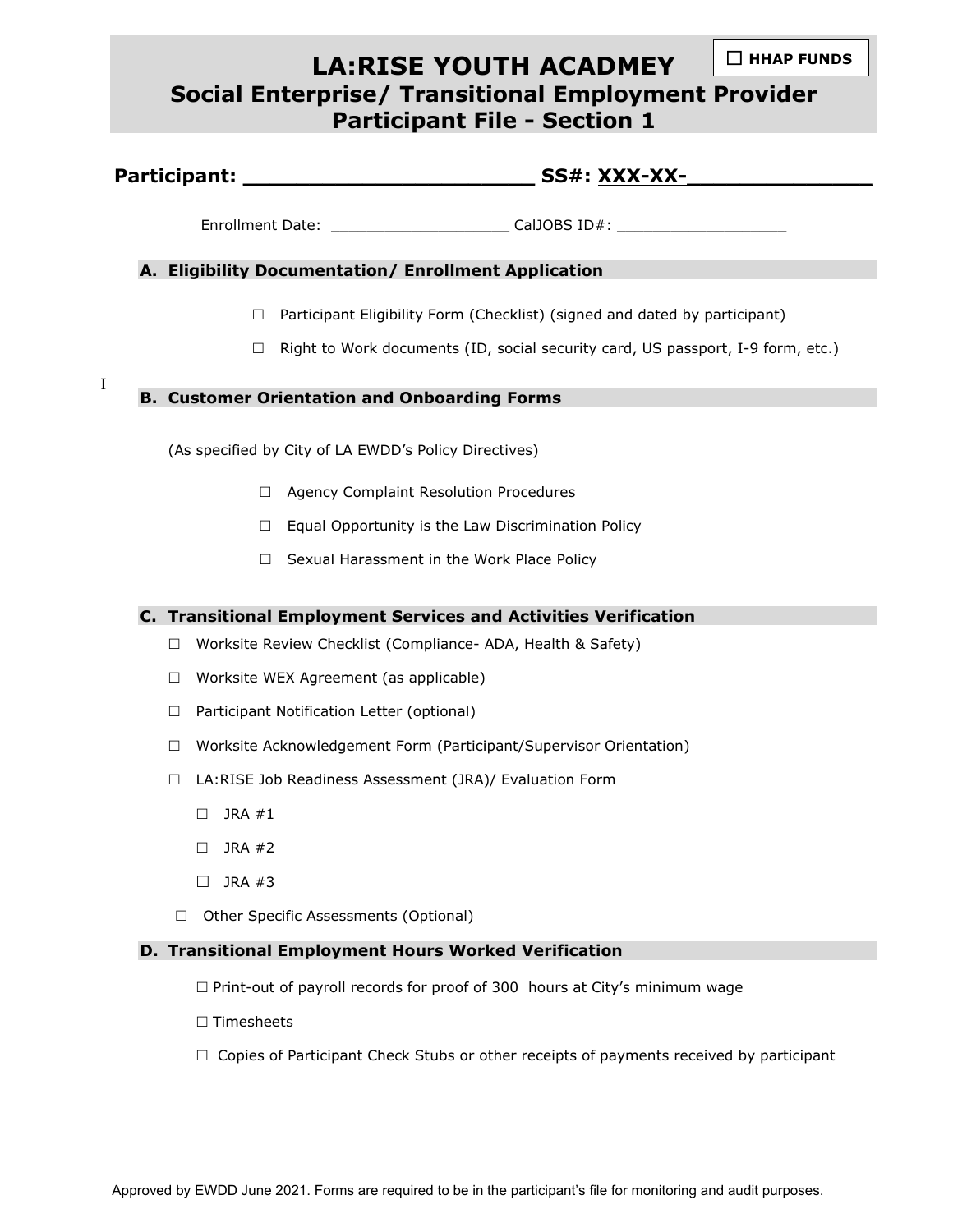# **LA:RISE YOUTH ACADMEY Social Enterprise/ Transitional Employment Provider Participant File- Section 2**

# **Participant: \_\_\_\_\_\_\_\_\_\_\_\_\_\_\_\_\_\_\_\_\_\_ SS#: XXX-XX-\_\_\_\_\_\_**

#### **E. Services and Activities Verification**

- □ LA:RISE Participant Service Profile
- □ GED/education or in credit recovery or basic skills remediation support docs
- $\Box$  Copy of Trainings / Certifications, if applicable
- $\Box$  Attendance records for group orientations/ workshops
- $\Box$  Copy of Referrals
- □ Supportive Service Verification Form and Support Documentation
- □ Education Stipend/Incentives Verification
- $\Box$  Training Agreement and Certificate of Completion
- $\Box$  Miscellaneous:

#### **F. Case Notes**

- $\Box$  Electronic print-outs from CalJOBS.org, monthly notes, as requested by EWDD
- □ E-mails, Letters, Other
- □ Success Stories/ Testimonials
- □ Participant Testimonial and Photo Consent Forms

## **G. WORKFORCE PARTNER SHARED FORMS**

□ LA:RISE Participant Employment & WIOA Status Form